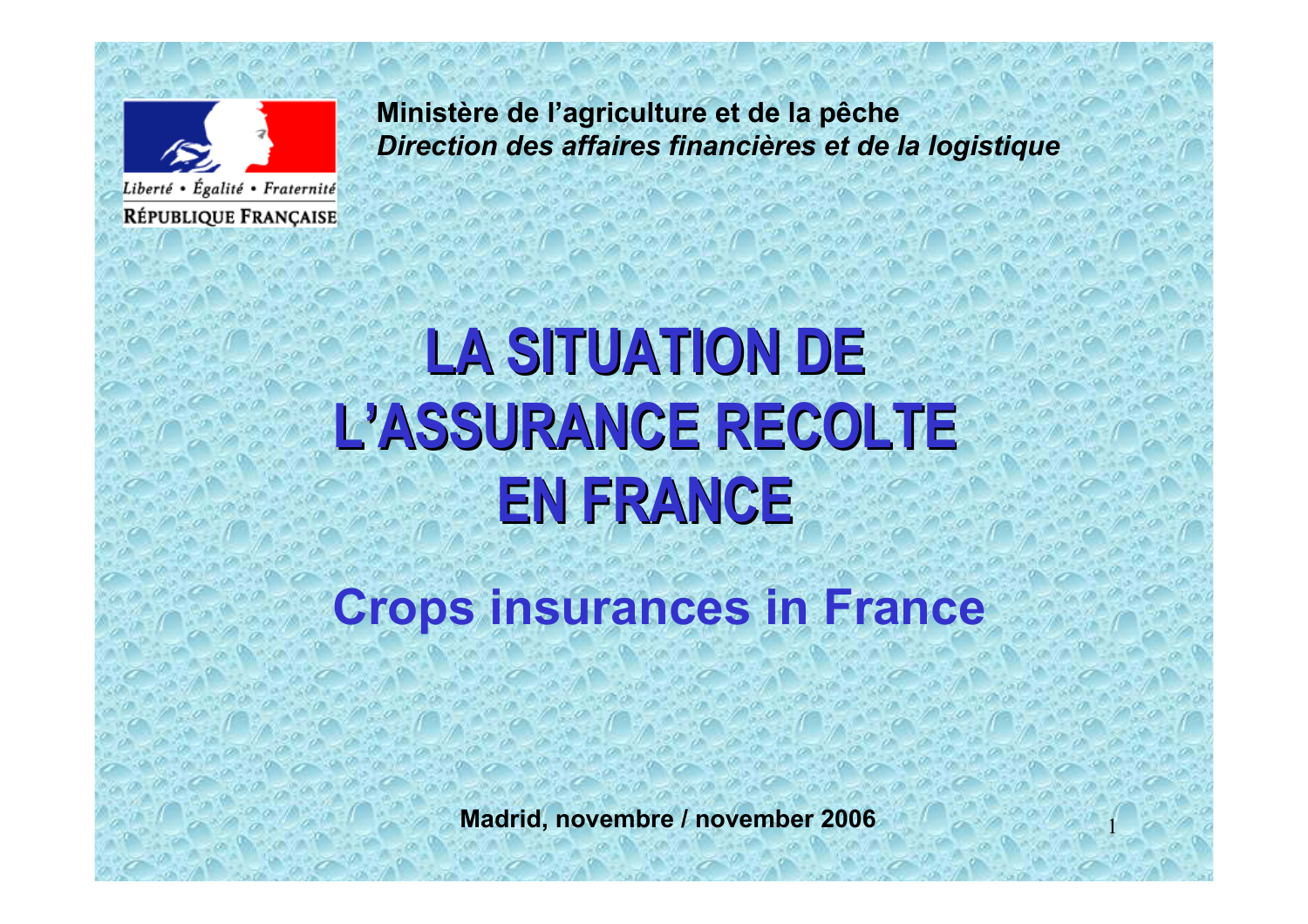

•

## **SOMMAIRE SUMMARY**

- **Historique History**
- •**Différents instruments pour différents risques**
- •**Differents risks, differents tools**
- • **Le système de protection AVANT les nouvelles assurances récolte multirisques climatiques multiproduits instituées en 2005**
- • **Protection system BEFORE new climatic multiperil and multiproduct crops insurances instituted in 2005**
	- **- Indemnisation publique** */ Public indemnification* National guarantee fund for agricultural calamities
	- **- Assurances récolte pour quelques risques et quelques cultures** */ Crops insurances in 2002-2004, for few risks and few crops*
- • **Assurances récolte multirisques climatiques multiproduits depuis 2005**
- • **Multiperil and multiproduct crops insurances from 2005**
	- **- Cultures et risques assurés / Guaranteed crops and risks**
	- **- Diffusion, coûts publics /** *Diffusion, public costs*
	- **- Les deux types de contrats /** *The 2 types of contracts*
	- **- Perspectives /** *Outlooks*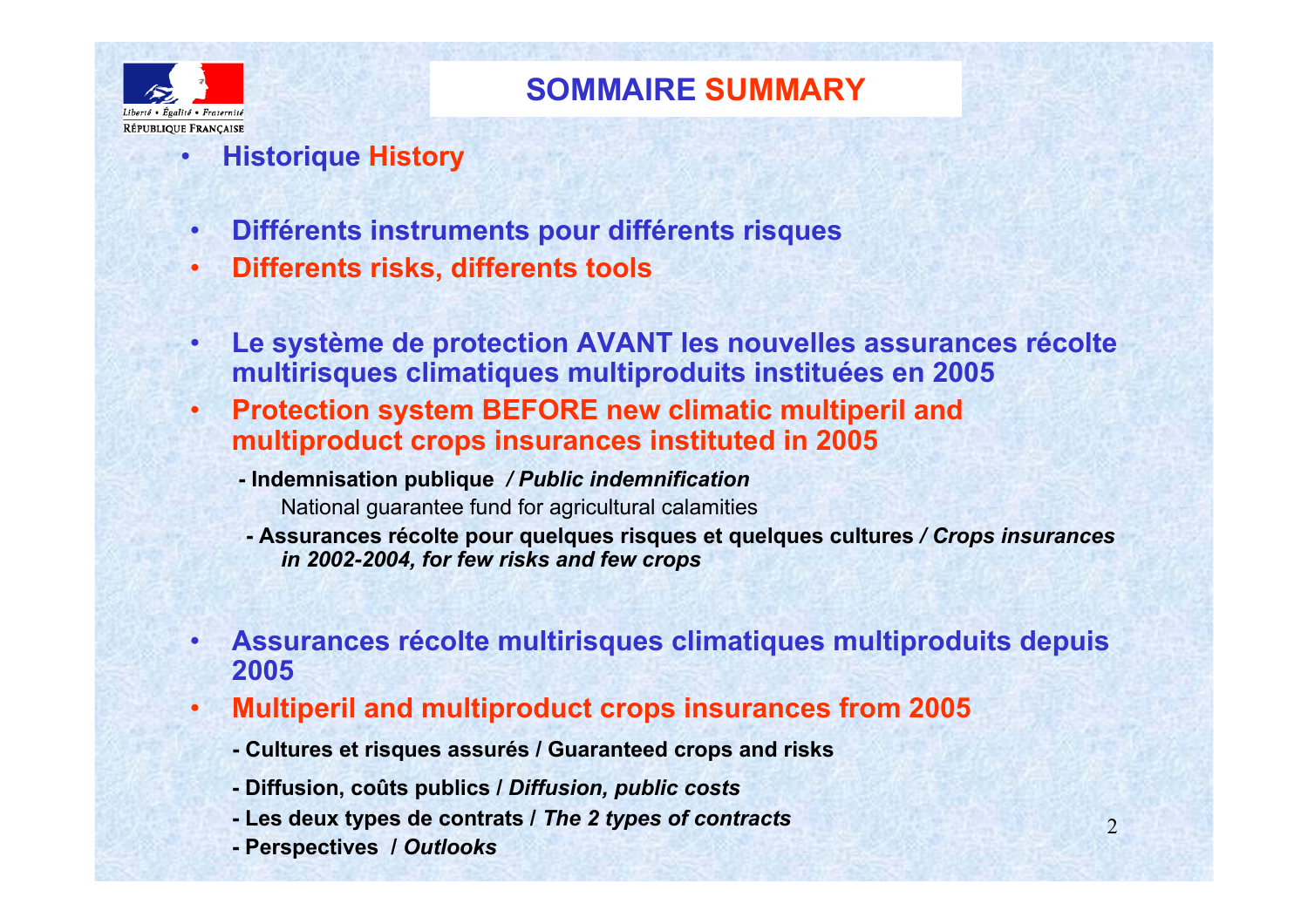

# **HISTORY**

- **•XVI° century : law for indemnity to cropers in case of natural disasters ( financing by tax system)**
- **•XVII° century : service in charge of indemnification of losses due to fire, hail, frost, flood … (financing by tax system and charity)**
- **•1850 : first professional fund for indemnification (but bankrupcy)**
- **•from 1900 to 1964 : development of hail insurance, some attempts to create a public indemnities fund, creation of loans with low rates for calamities (1948), local insurances for frost (low development)**
- **•1964 : « agricultural calamities law » : NGFAC, public indemnities to non insurable losses, and premiums subsidies to crops insurances (hail)**
- **•2002-2005 : first program of premiums subsidies to new crops insurances for other risks than hail : frost on vineyard or fruits, multiperil (except drought) on major crops (cereals, oilseeds ands peas)**
- **climatic multiperil and multiproduct crops insurances.**3 **•2005 … : new program of premiums subsidies to**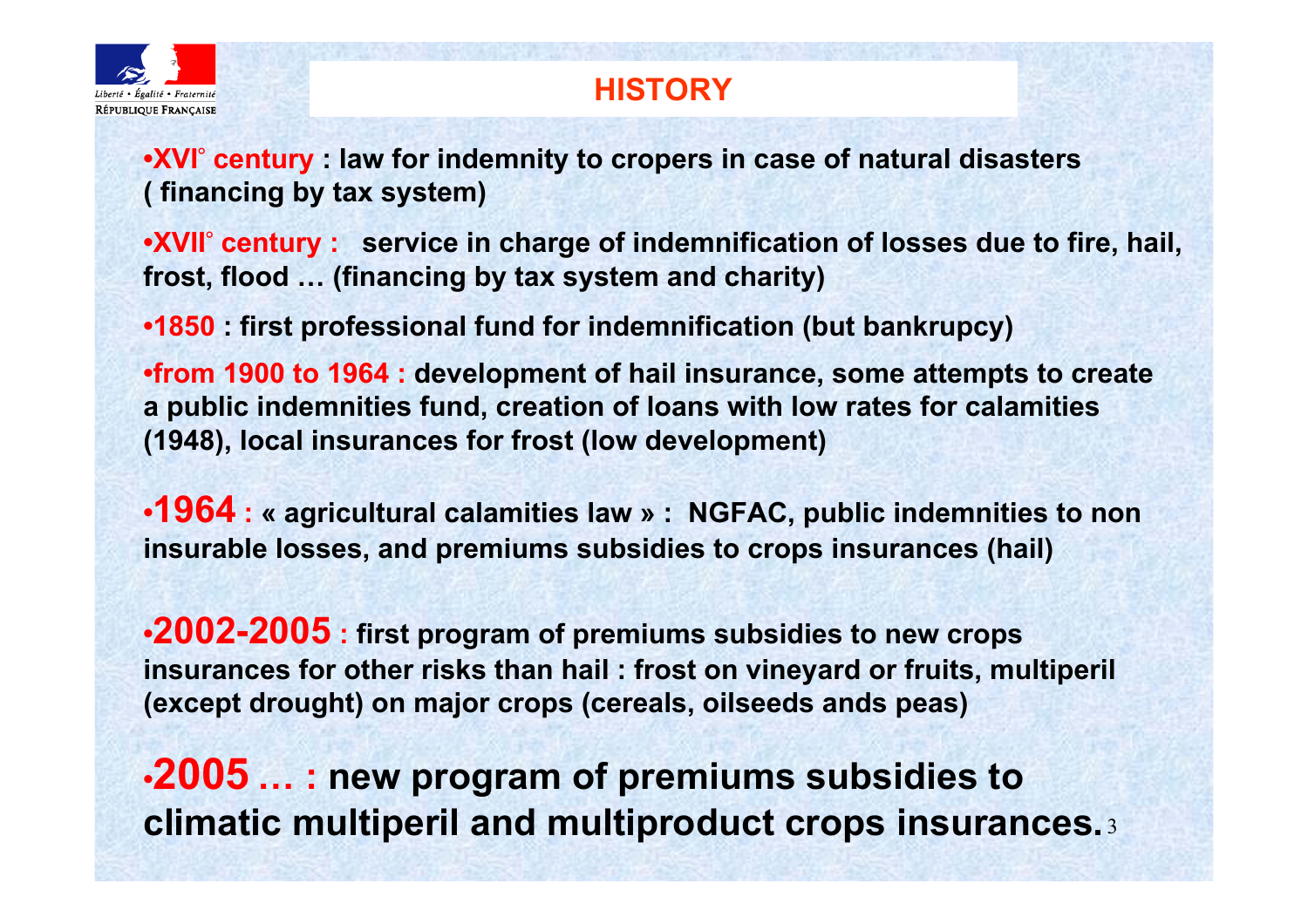

# **DIFFERENT RISKS, DIFFERENT TOOLS**

**Damages to crops, perennial plantations, cattle outside, soils…** 



**Damages to crops, perennial plantation, cattle**



**Damages to buildings and contents (cattle, stock…), to equipments…**











**« Non insurable » : public indemnities by the « National guarantee fund for agricultural calamities» (NGFAC, from 1964)**

**« Insurable » : private insurances, with public subsidies to premiums for some insurances : hail on fruits and vegetables**

**Insurances with incomplete diffusion : frost on fruits and vineyard, multiperil (premium subsidies)**

**Public indemnities with** *ad hoc* **subsidies, exceptional subsidies**

**Indemnities from private insurances, no public subsidy.**

4**Indemnities from private insurances with public guarantee, for « natural disaster » (non-specific for agriculture)**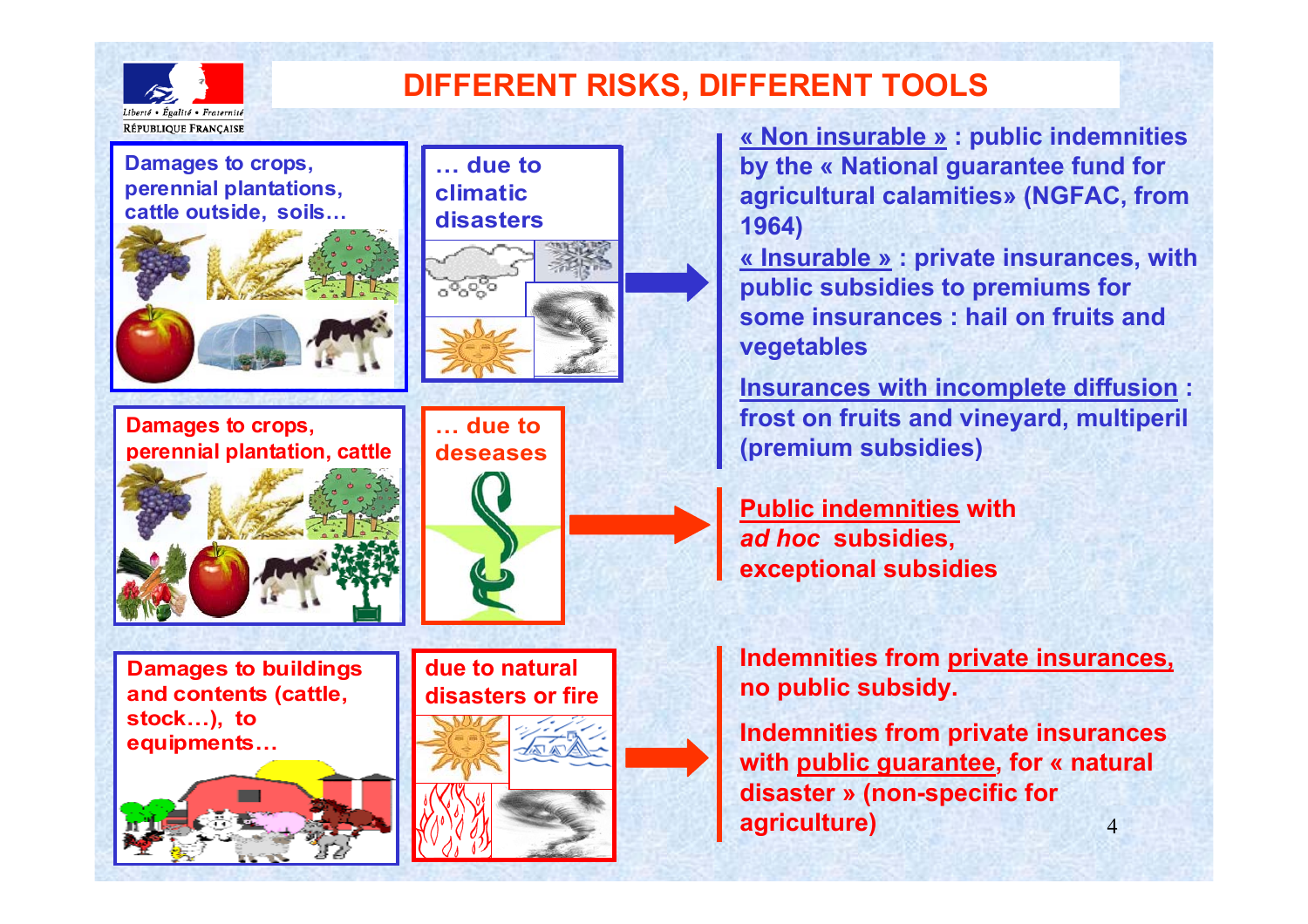

## **INDEMNIFICATION OF CROPS DAMAGESDUE TO CLIMATIC DISASTERS, BEFORE 2005**

#### **Indemnities amounts, long run average**

**PUBLIC INDEMNITIES : 168 M€ (1) INSURANCE INDEMNITIES : 176 M€ (2)**



(1) About 30% of total loss, if loss > 27% of crop production value (42% for crops with CAP acreage subsidies) About 100% of loss less deductible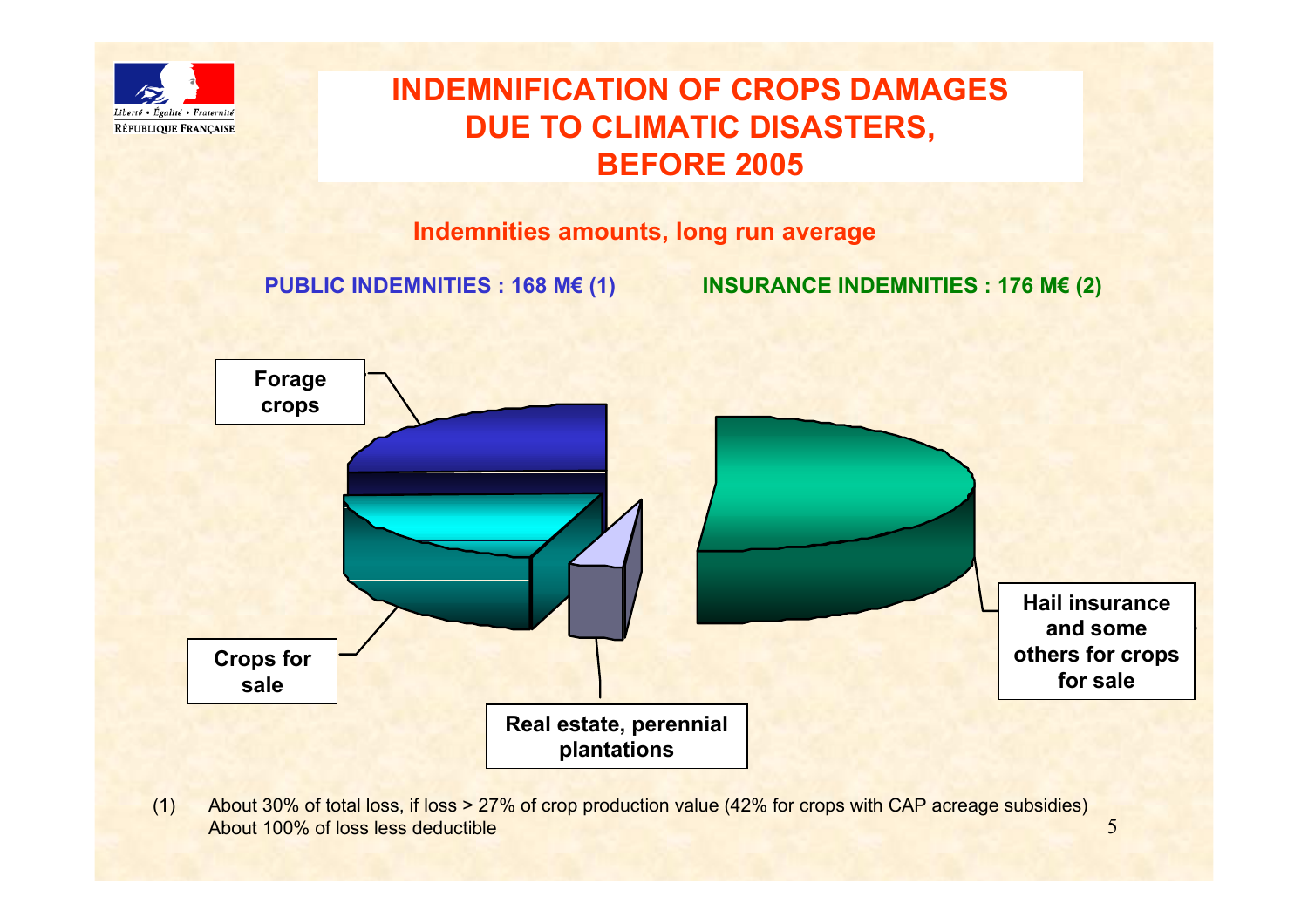

# **INSURANCES AND PUBLIC INDEMNIFICATION DAMAGES TO CROPS DUE TO CLIMATIC HAZARDS**

| <b>Without</b><br>subsidies to<br>premiums               |                         |                              | .Hail (and wind) insurances, for all crops except<br>.Multiperil for tobacco (except drought)                                                                                       |   |  |
|----------------------------------------------------------|-------------------------|------------------------------|-------------------------------------------------------------------------------------------------------------------------------------------------------------------------------------|---|--|
| <b>With</b><br><b>subsidies</b><br><b>to</b><br>premiums | from<br>1990 to<br>2005 |                              | .Hail (and wind) insurances for fruits and<br>vegetables                                                                                                                            |   |  |
|                                                          | from<br>2002 to<br>2005 |                              | • Hail and frost insurance for fruits<br>• Hail and frost insurance for vine<br>• Climatic multiperil (except drought) insurance<br>for cereals, oilseeds and peas                  |   |  |
|                                                          |                         | NEW,<br><b>since</b><br>2005 | • Climatic multiperil insurance for all crops<br>except forages                                                                                                                     |   |  |
| <b>With national</b><br>budget and<br>taxes<br>financing |                         | from<br>1990 to<br>2005      | • Public indemnification system : all crops and farms,<br>except:<br>-for hail (and wind) for all crops in all farms, insured or not<br>-for risks in insured farms for these risks | 6 |  |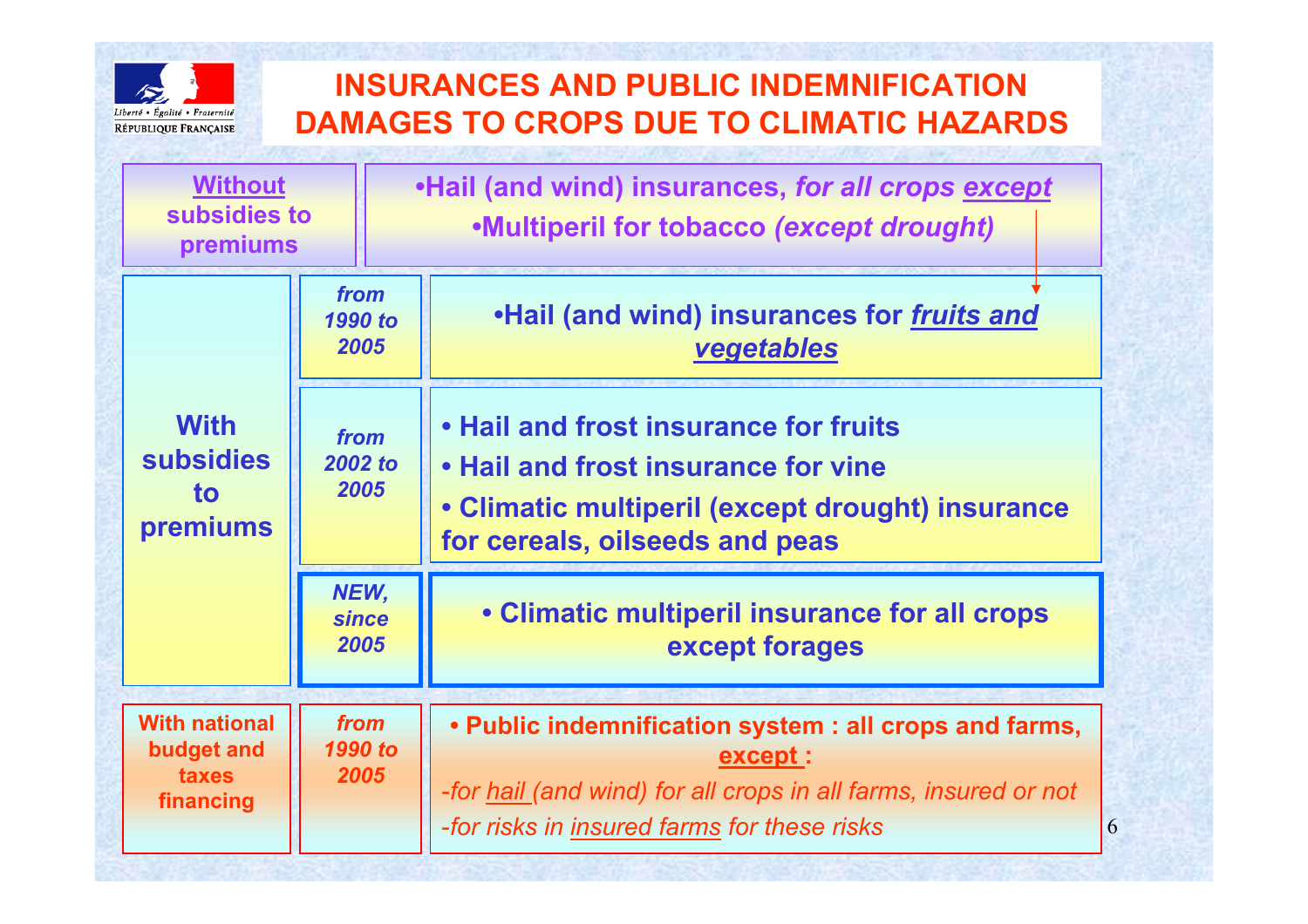

# **NATIONAL GUARANTEE FUND FOR AGRICULTURAL CALAMITIES**

Management by Agriculture Ministry

# **Budget of agriculture ministry**

**30 M€ / year, insurance subsidies (2006)**

**83 M€ / year, public indemnification**

# **armers contributions**

**(Taxes on insurances of**  *fm* buildings & vehicles **11p.c. of premiums)**

**90 M€ / year**

**NGFAC**

**Indemnification of non fully insurabledamages 173 M€ / year (average for 25 years)**

7**Premiums subsidies to some crops insurances 30 M€ / year (2006)**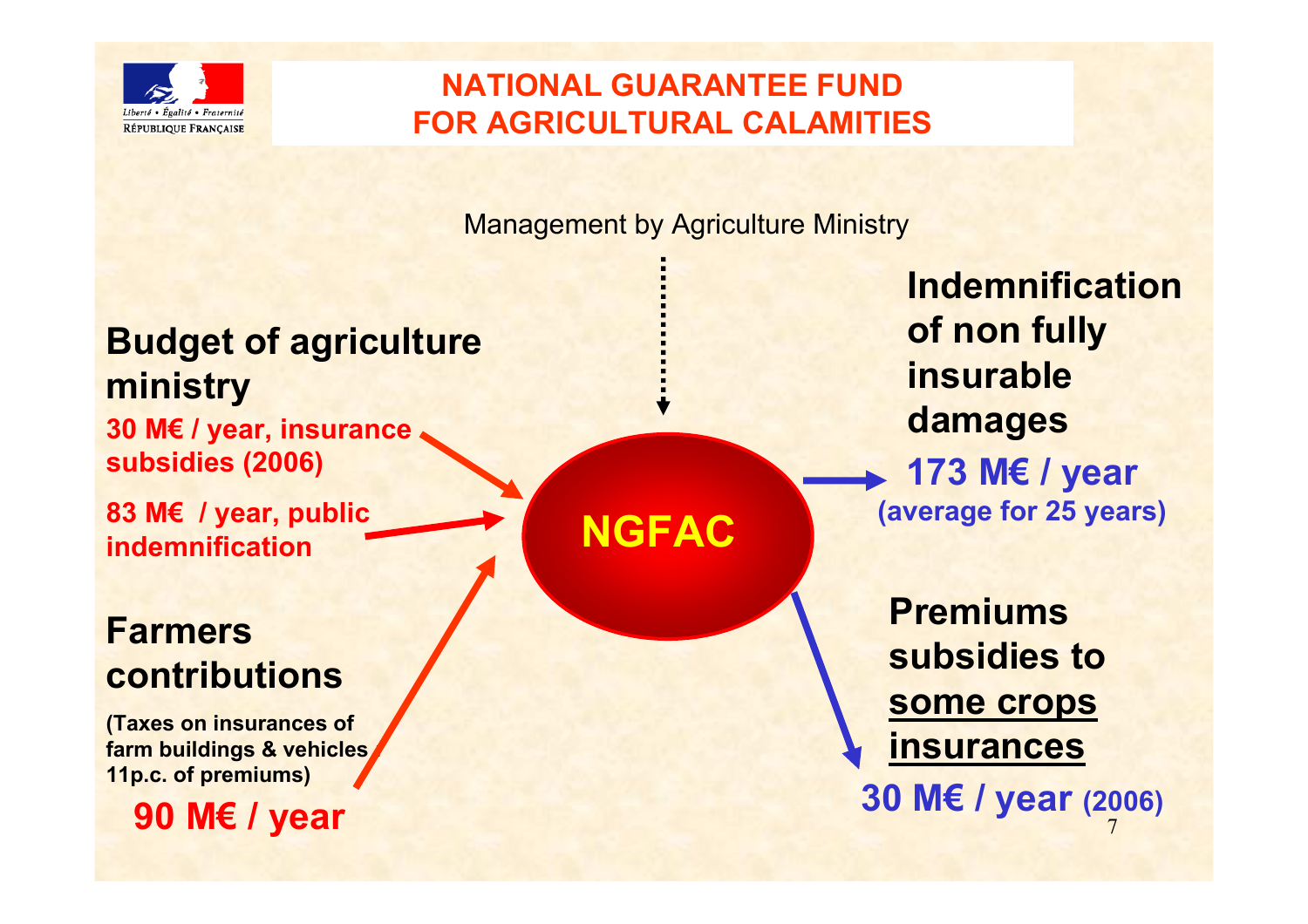

## **ACCES TO PUBLIC INDEMNITIES**

# **Loss on the damaged crop > 27 p. cent normal yeld (47 p.cent for major crops** with **former CAP acreage subsidies )**





**Indemnity rate : about 30%**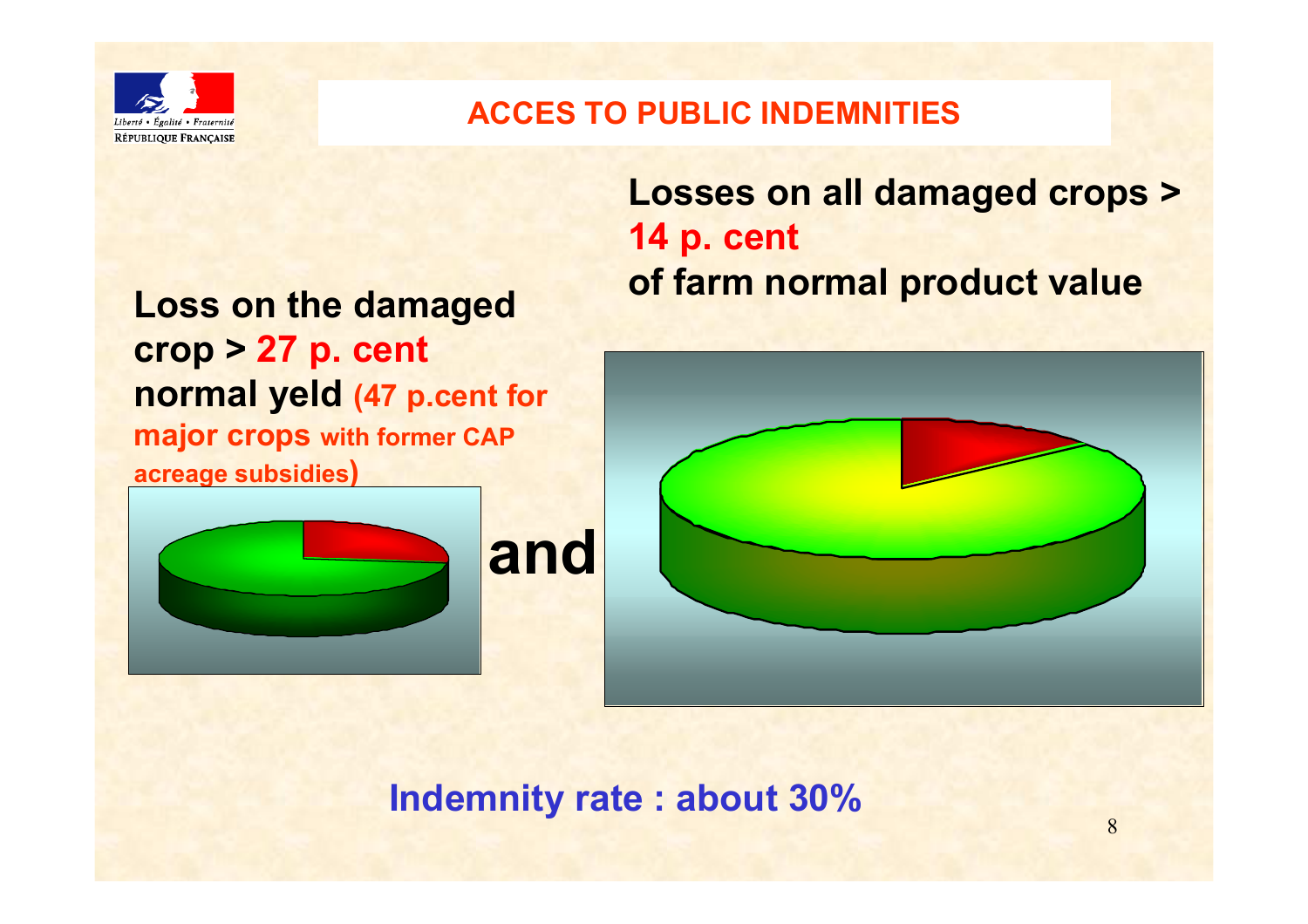

## **CROPS DAMAGES PUBLIC INDEMNITIES ACCORDING TO TYPE OF DISASTER**

**Per cent of total long run average amount**

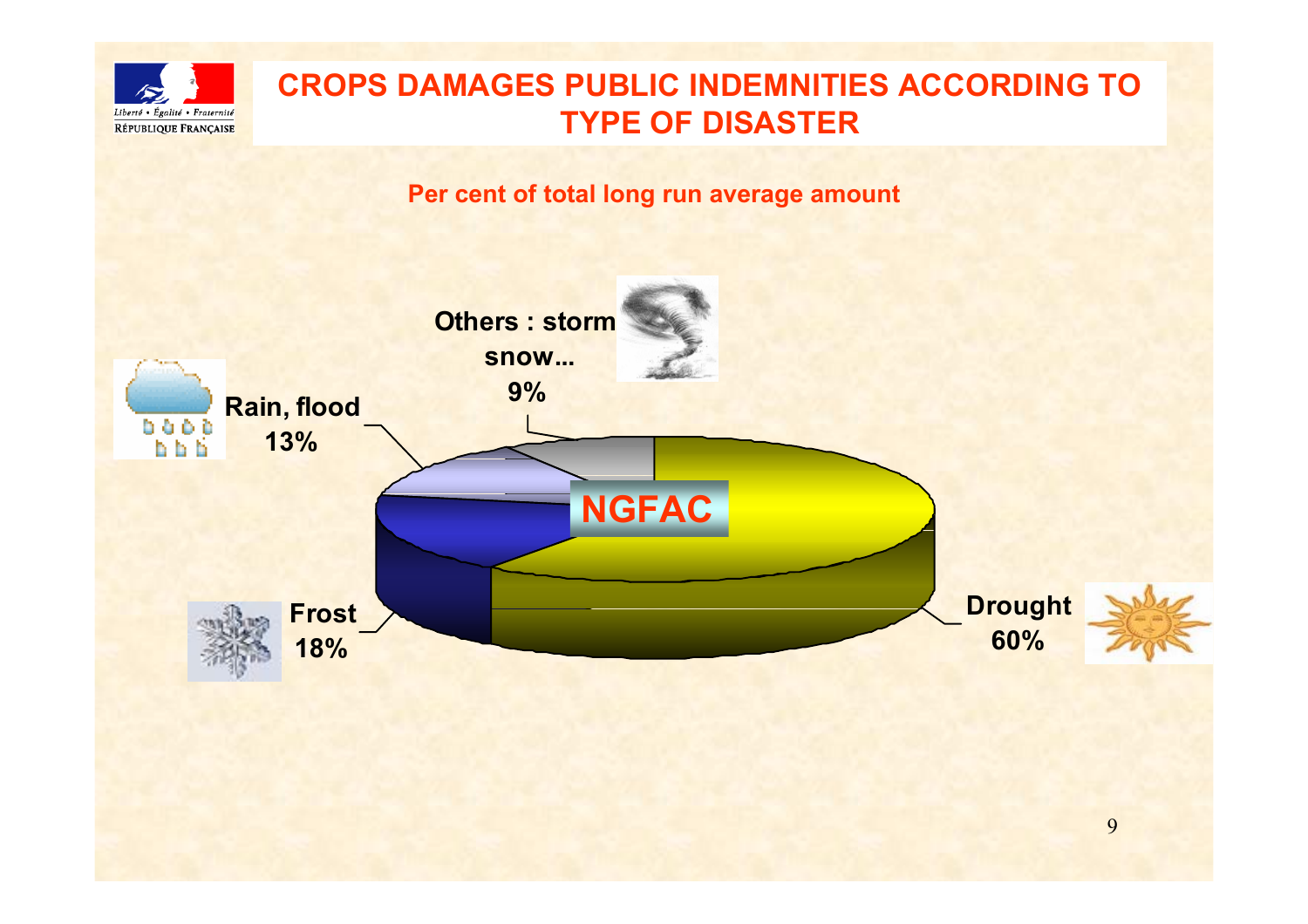

# **CROPS DAMAGES PUBLIC INDEMNITIES BY YEAR OF OCCURRENCE**

10

#### **From 1980 to 2006, actual constant M€**

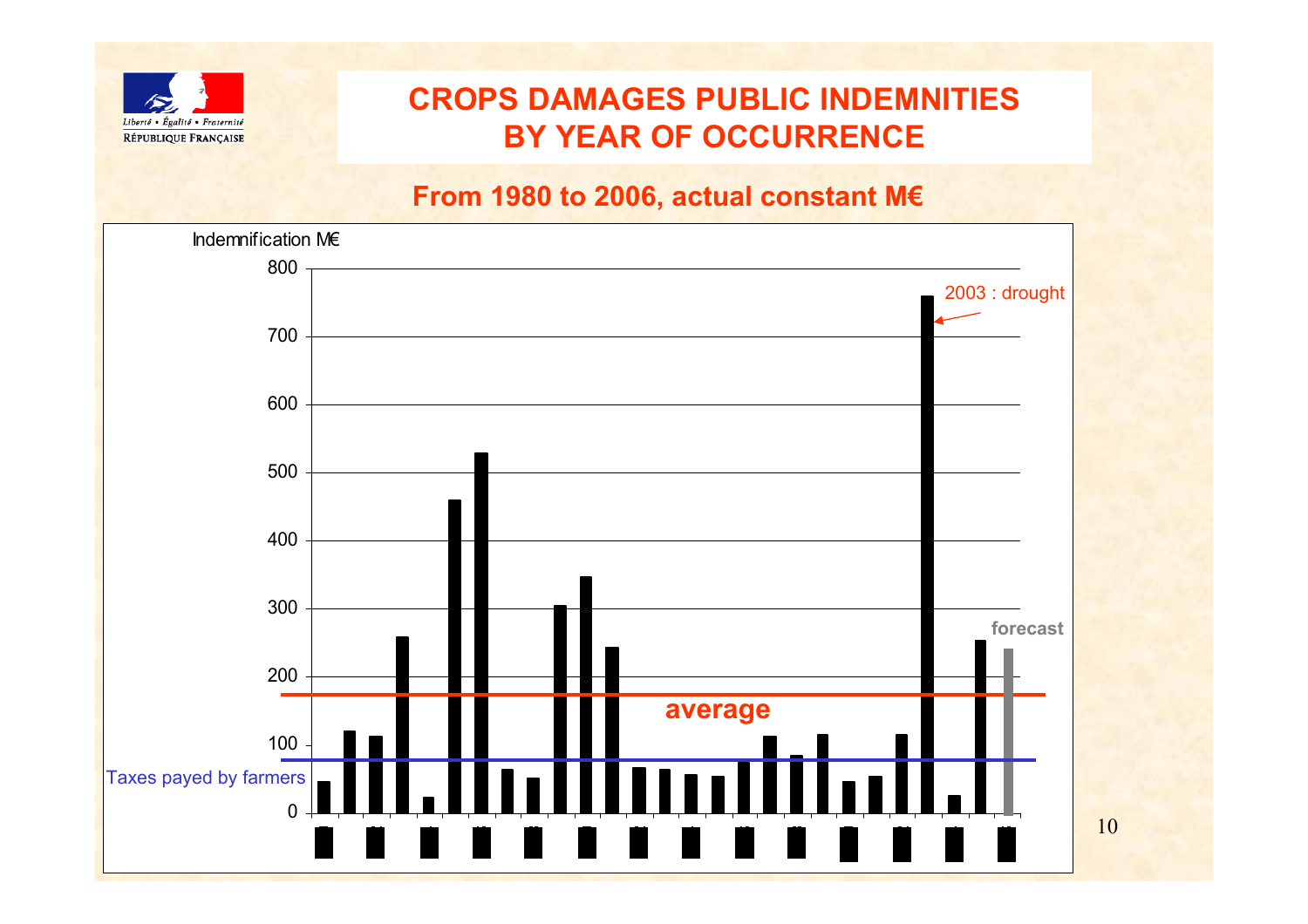

# **CUMULATIVE DISTRIBUTION OF ANNUAL COSTS FOR CROPS DAMAGES PUBLIC INDEMNITIES**

**1980-2005**



**Tax from farmers, annual amount 90 M€**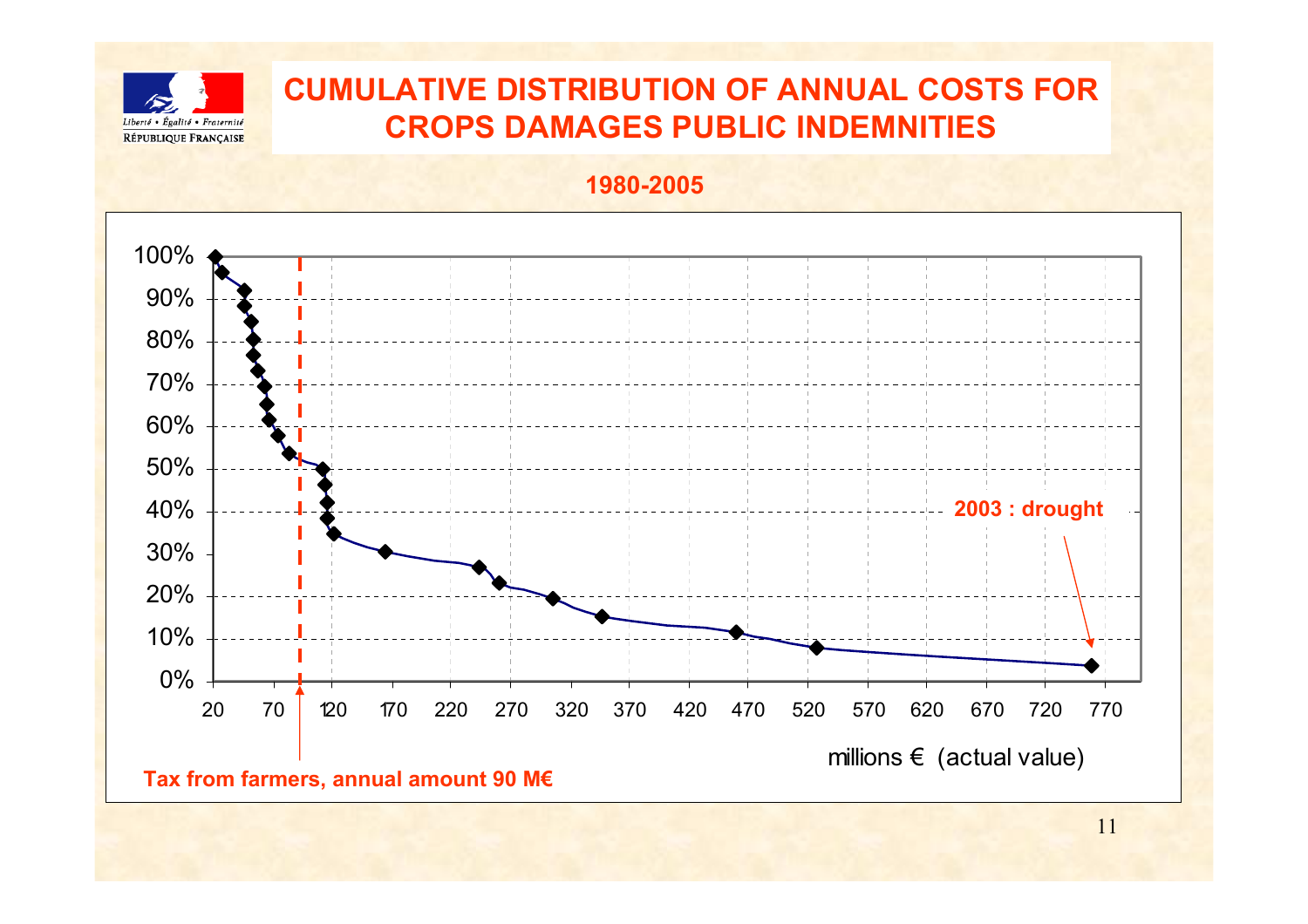

## **GEOGRAPHY OF CROPS DAMAGES PUBLIC INDEMNITIES**

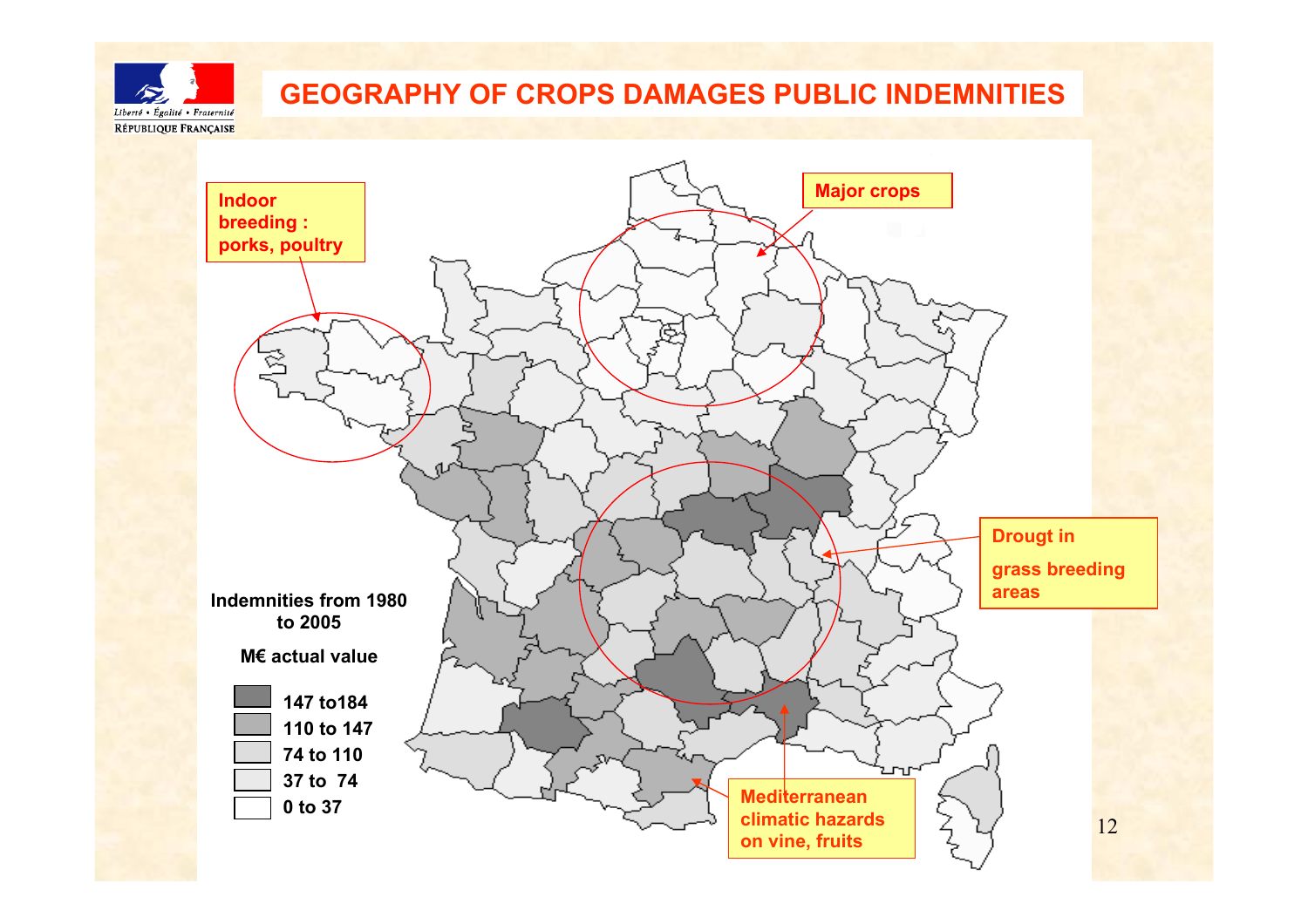

#### **AVERAGE WEIGHT OF INDEMNITIES IN THE NET INCOME YEAR 2004**

#### **Insurance and public indemnities / net income (branch average). FADN**

 $\blacksquare$  Insurance indemnities

 $\blacksquare$  Public indemnities

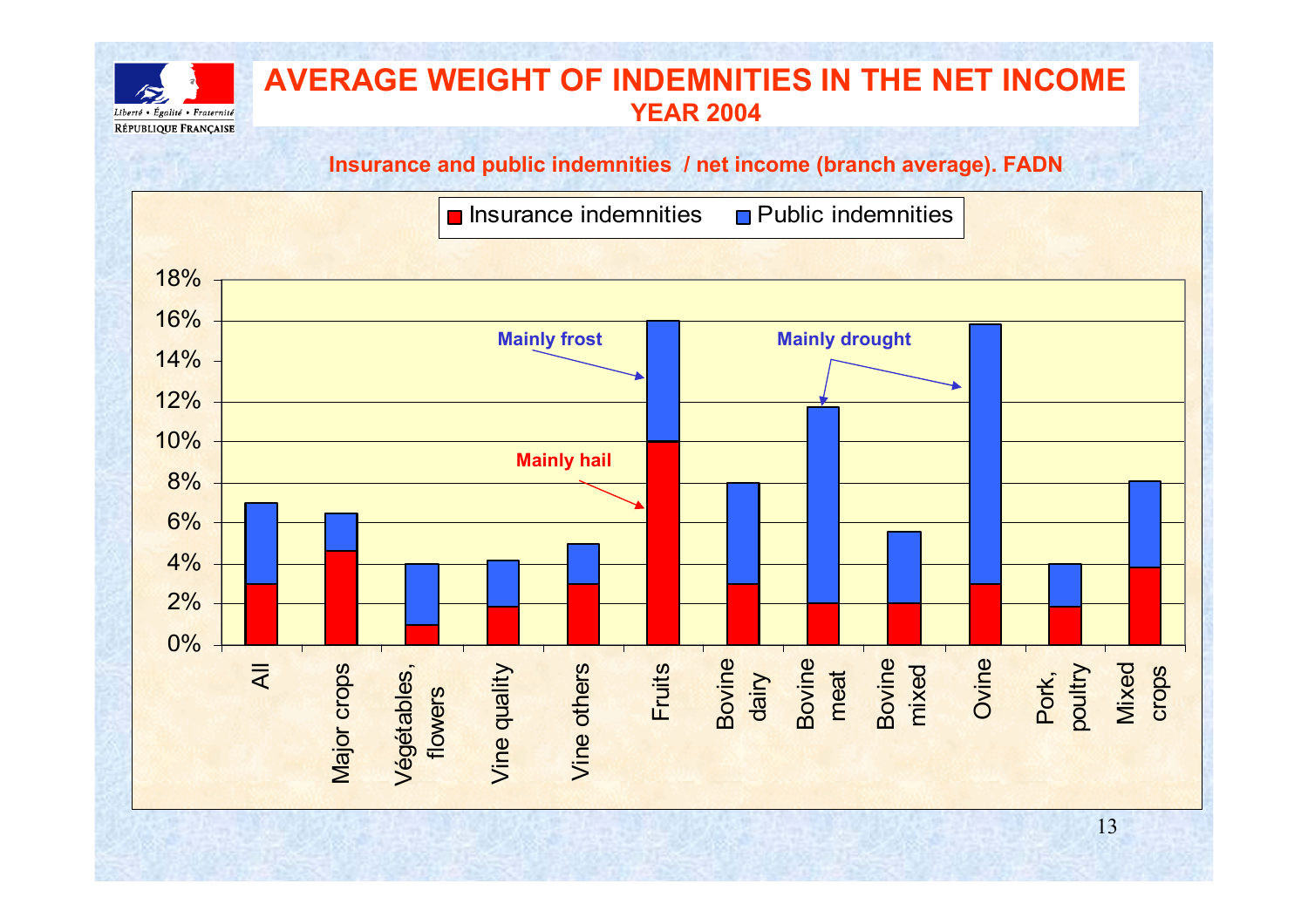

# **MAIN CROPS INSURANCES 2002-2004**

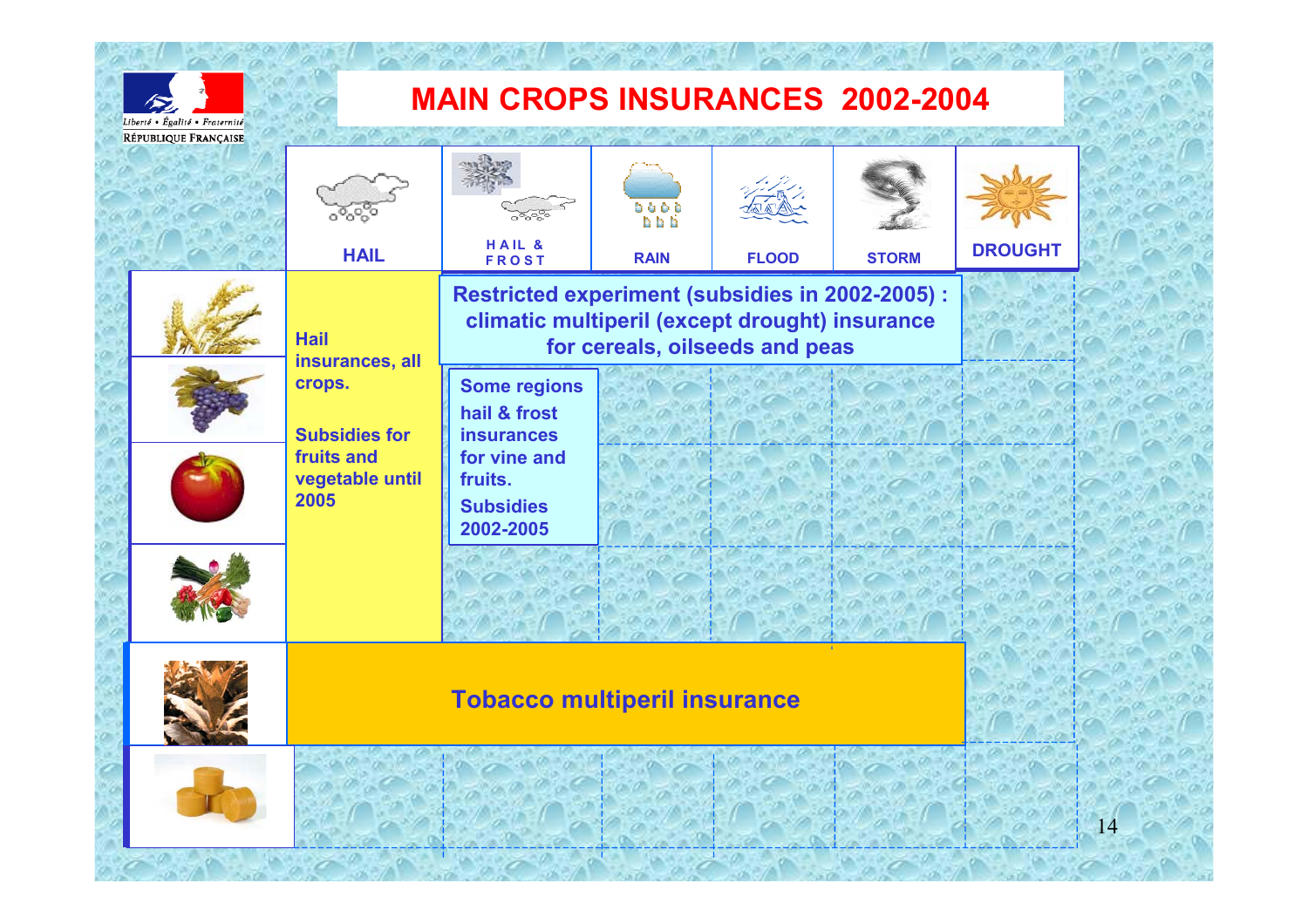

### **SUBSIDIZED CROPS INSURANCES IN 2005 : OLD PROGRAM**

**Weight of insured different crops in national acreage, product value, in total subsidized premiums**

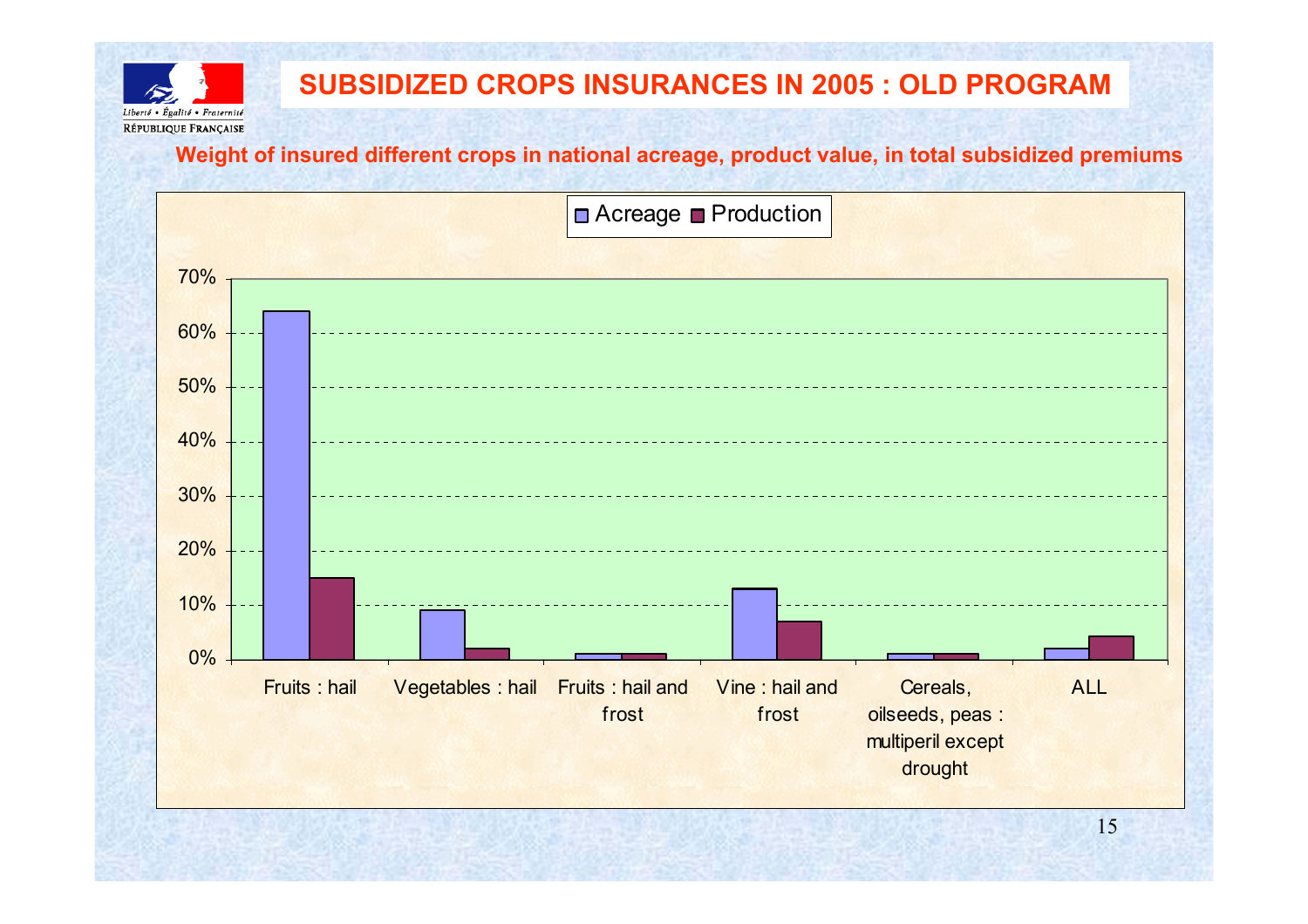

# **MAIN CROPS INSURANCES IN 2005**

|  | <b>HAIL</b>                                                                    | HAIL &<br><b>FROST</b>                                                                                                               | $0 \quad 0 \quad 0 \quad 0$<br>h h h<br><b>RAIN</b> | <b>FLOOD</b>                       | <b>STORM</b> | <b>DROUGHT</b> |
|--|--------------------------------------------------------------------------------|--------------------------------------------------------------------------------------------------------------------------------------|-----------------------------------------------------|------------------------------------|--------------|----------------|
|  | <b>Hail</b><br>insurances, all<br>crops.<br><b>Subsidies for</b><br>fruits and | Restricted experiment (subsidies in 2002-2005) :<br>climatic multiperil (except drought) insurance for<br>cereals, oilseeds and peas |                                                     |                                    |              |                |
|  |                                                                                | <b>Some regions</b><br>hail & frost<br><b>insurances</b><br>for vine and                                                             |                                                     | <b>New multiperil multiproduct</b> |              |                |
|  | vegetable until<br>2005                                                        | crops insurances, from 2005 :<br>fruits.<br><b>Subsidies</b><br>60 000 contracts, 20 p.c. of<br>2002-2005<br>« professional » farms  |                                                     |                                    |              |                |
|  |                                                                                |                                                                                                                                      |                                                     |                                    |              |                |
|  | <b>Tobacco multiperil insurance</b>                                            |                                                                                                                                      |                                                     |                                    |              |                |
|  |                                                                                |                                                                                                                                      |                                                     |                                    |              |                |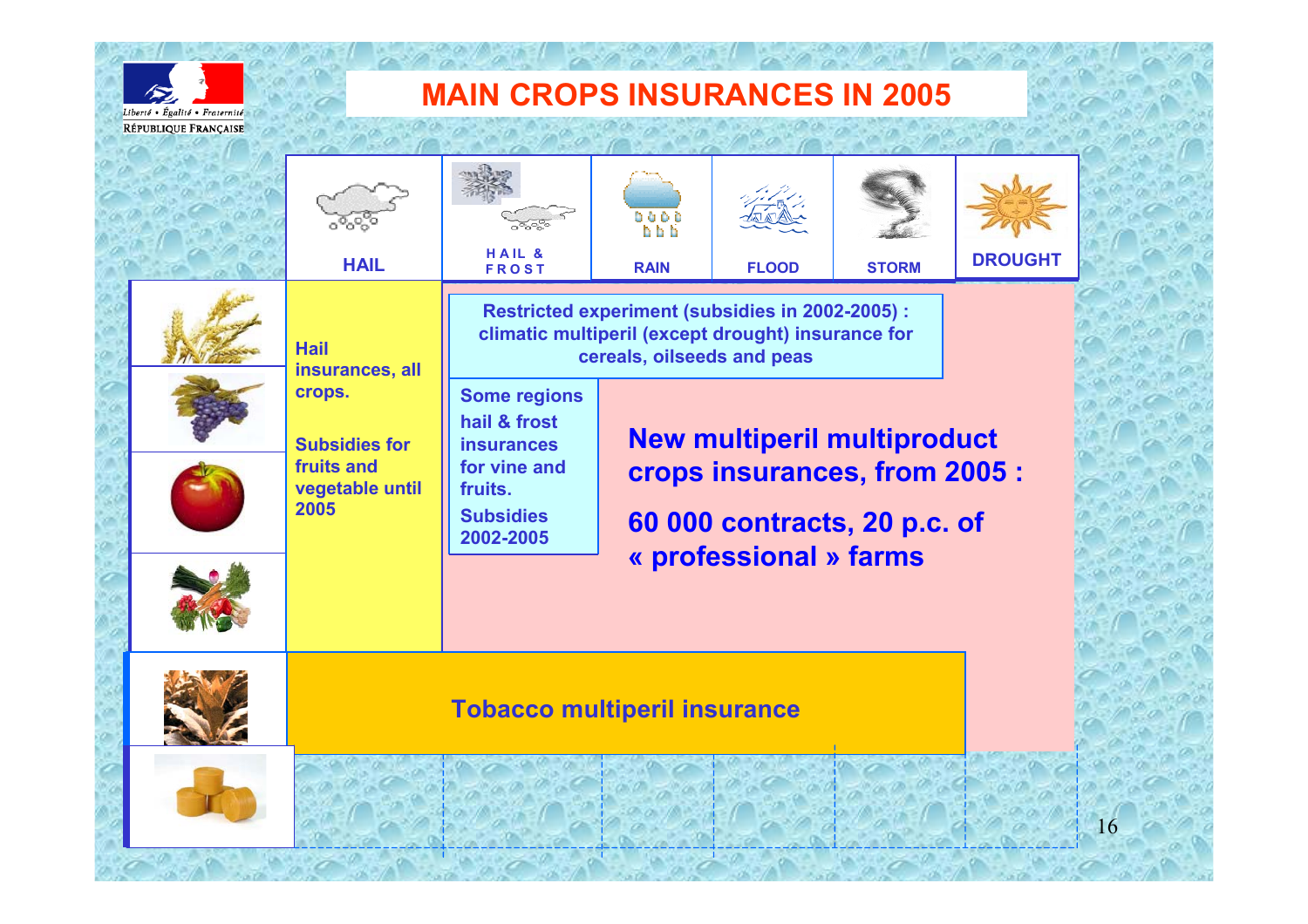

# **NEW CLIMATIC MULTIPERIL MULTIPRODUCTCROPS INSURANCES SUBSIDIZED IN 2005**

#### **Weight of different insured crops in national acreage and product value**

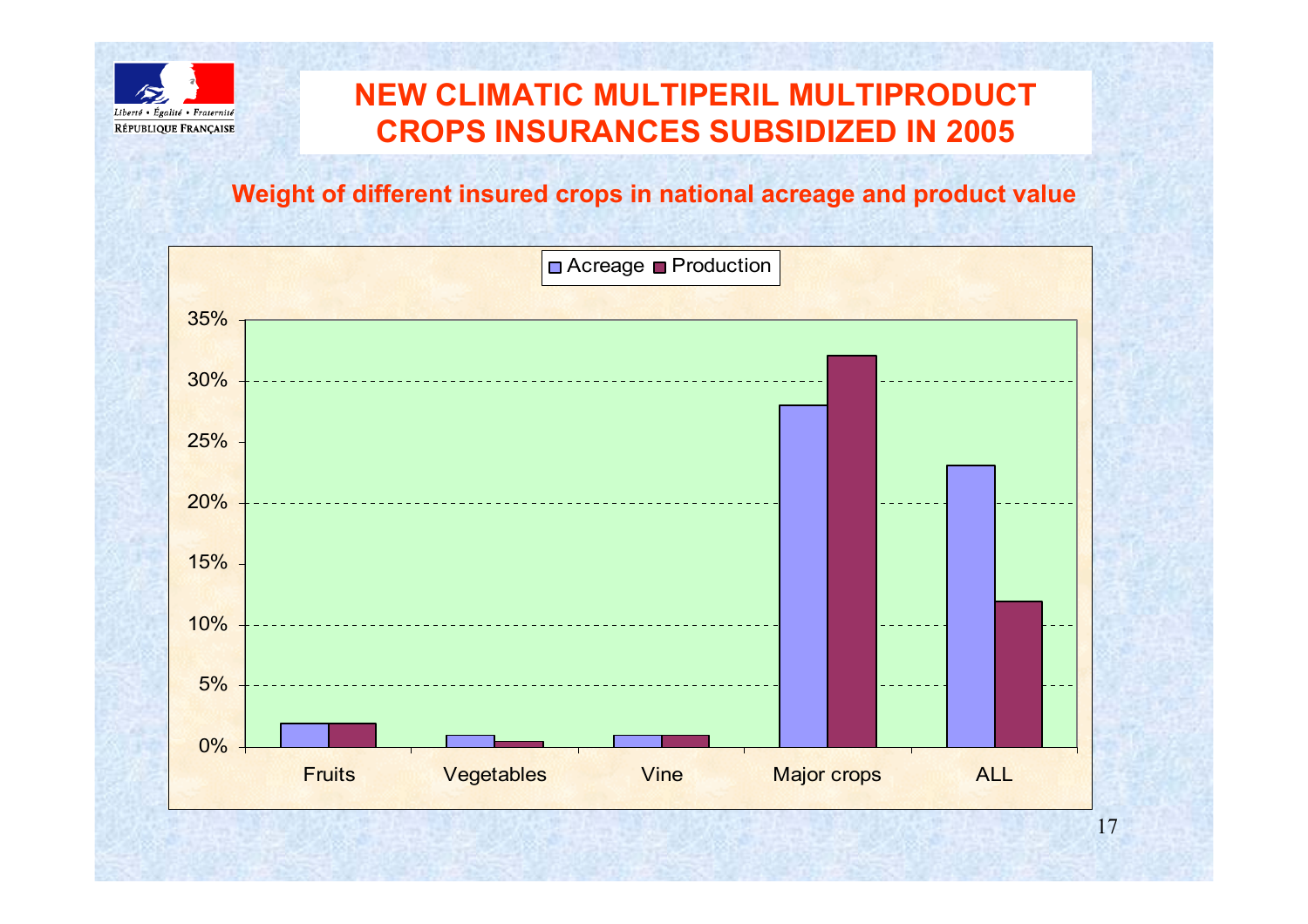

# **PREMIUMS SUBSIDIES RATES IN 2005 per cent of premiums**

|                                                          | <b>General</b><br>case | Young<br><b>farmers</b> |  |
|----------------------------------------------------------|------------------------|-------------------------|--|
| « OLD » PROGRAM :                                        |                        |                         |  |
| Hail on fruits and vegetables                            | 7,5%                   | 10%                     |  |
|                                                          |                        |                         |  |
| 2002-2005 PROGRAM:                                       |                        |                         |  |
| <b>Hail and frost on fruits</b>                          | 25%                    | 34%                     |  |
| <b>Hail and frost on vine</b>                            | 10%                    | 14%                     |  |
| <b>Climatic multiperil on cereals, oilseeds and peas</b> | 10%                    | 14%                     |  |
|                                                          |                        |                         |  |
| « NEW » PROGRAM (2005 – 2) :                             |                        |                         |  |
| <b>Climatic multiperil on all crops except forage</b>    | 35%                    | 40%                     |  |
|                                                          |                        |                         |  |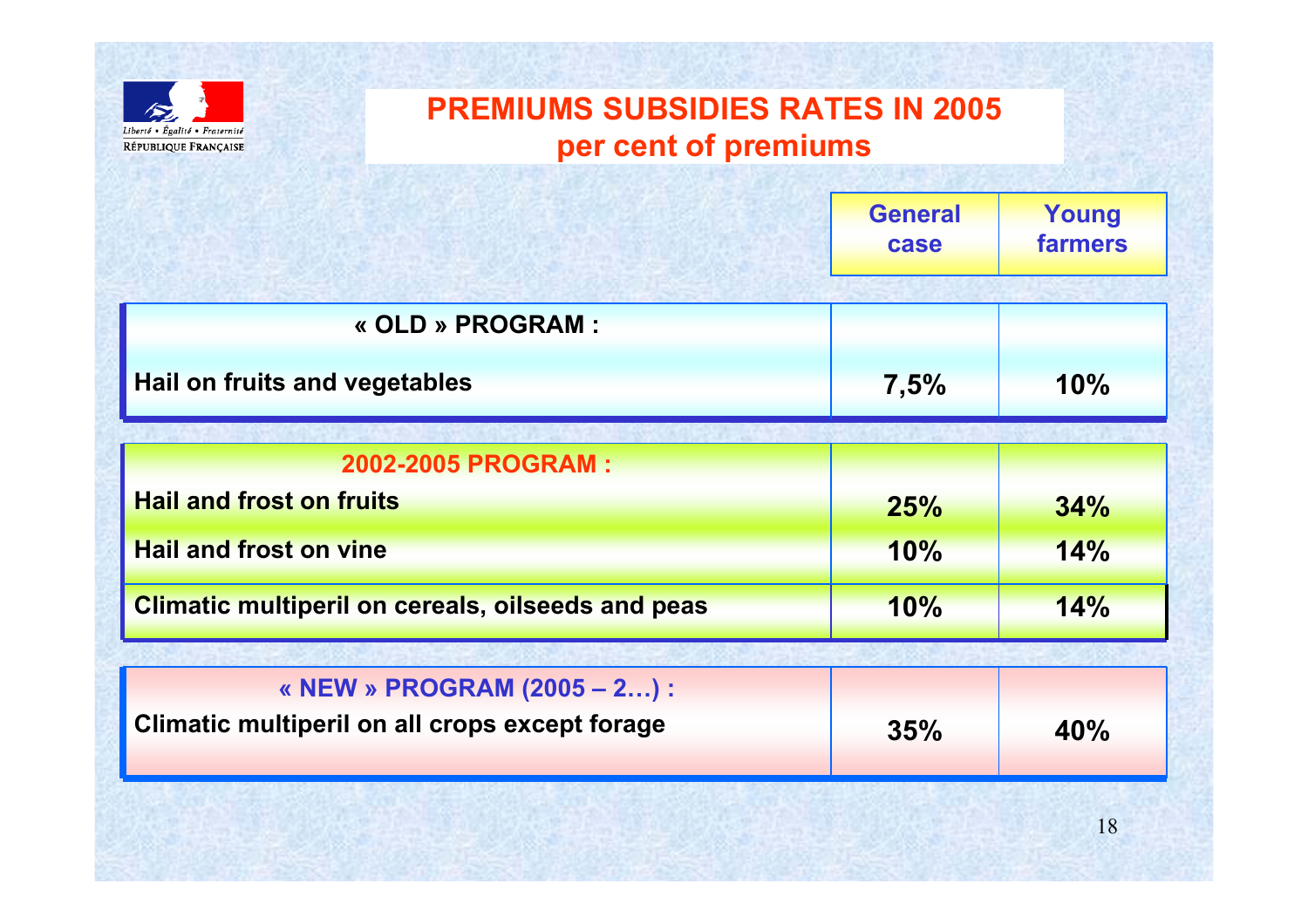

## **PREMIUMS SUBSIDIES ALLOCATION IN 2005**

#### **Provisional amount : 21 M€**

|                    | « Old »<br>program<br><b>Hail</b><br><b>Fruits and</b><br>vegetables | <b>Program</b><br>2002-2005<br>Hail + frost<br>fruits and<br>vine | <b>Multiperil</b><br>Cereals,<br>oilseeds,<br>peas | « New »<br>program<br>$2005 - 2$<br><b>Multiperil</b><br><b>All crops</b><br>except<br>forage | <b>ALL</b> |
|--------------------|----------------------------------------------------------------------|-------------------------------------------------------------------|----------------------------------------------------|-----------------------------------------------------------------------------------------------|------------|
| <b>Fruits</b>      |                                                                      |                                                                   |                                                    |                                                                                               |            |
|                    | 9%                                                                   | 2%                                                                |                                                    | 4%                                                                                            | 15%        |
| <b>Vegetables</b>  | 1%                                                                   | $\epsilon$                                                        |                                                    | $\epsilon$                                                                                    | 1%         |
| <b>Vine</b>        |                                                                      | 5%                                                                |                                                    | 2%                                                                                            | 7%         |
| <b>Major crops</b> |                                                                      |                                                                   | $\mathbf{g}$                                       | <b>77%</b>                                                                                    | 77%        |
| <b>ALL</b>         | 10%                                                                  | 8%                                                                |                                                    | 82%                                                                                           | 100%       |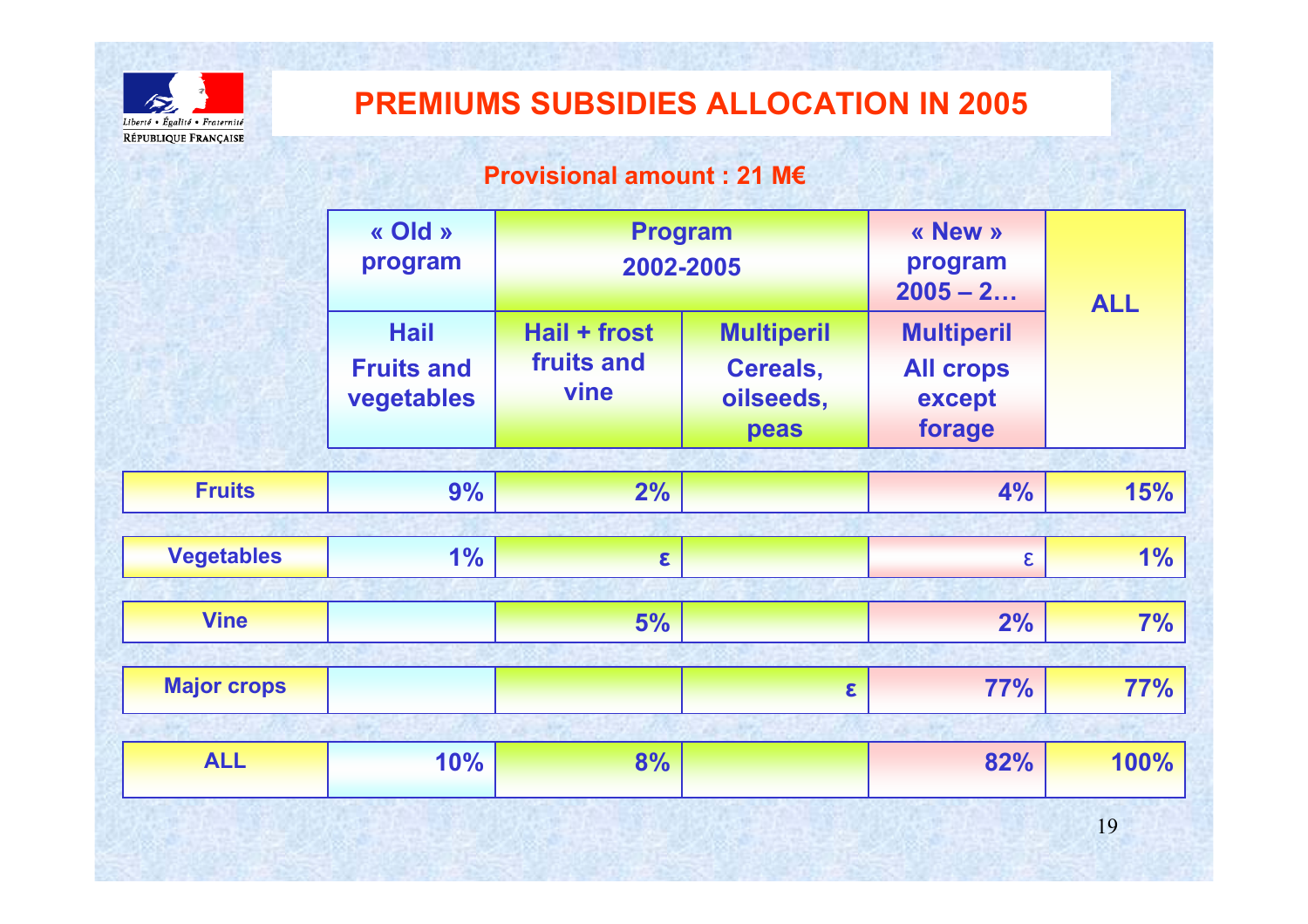

## **THE 2 TYPES OF MULTIPERIL CONTRACTS Example**

| <b>CONTRACT</b>                             | <b>Crop 1</b> | <b>Crop 2</b> | <b>All farm</b> |
|---------------------------------------------|---------------|---------------|-----------------|
| « by crop »                                 |               |               |                 |
| (a) Insured production value*               | 1 000€        | 3 000€        | 4 000€          |
| (b) Deductible 25%                          | 250€          | 750€          | 1 000€          |
| (c) Saved production                        | 700€          | 3 500€        | 4 200€          |
| $(d=c-a)$ Loss (-) or gains (+)             | $-300$        | + 500€        | 200€            |
| <i>Max <math>(-d-b; 0)</math> Indemnity</i> | 50€           | $0 \in$       |                 |
| $\sum$ =                                    |               |               | $50 \in$        |
|                                             |               |               |                 |
| <b>CONTRACT</b>                             | <b>Crop 1</b> | <b>Crop 2</b> | <b>All farm</b> |
| « all farm »                                |               |               |                 |
| (a) Insured production value*               | 1 000€        | 3 000€        | 4 000€          |
| (b) Deductible 20%                          | 200€          | 600€          | 800€            |
| (c) Saved production                        | 700€          | 3 500€        | 4 200€          |
| $(d=c-a)$ Loss (-) or gains (+)             | $-300$        | + 500 €       | 200€            |

**\*** : based on individual average yeld of the last 3 or 5 years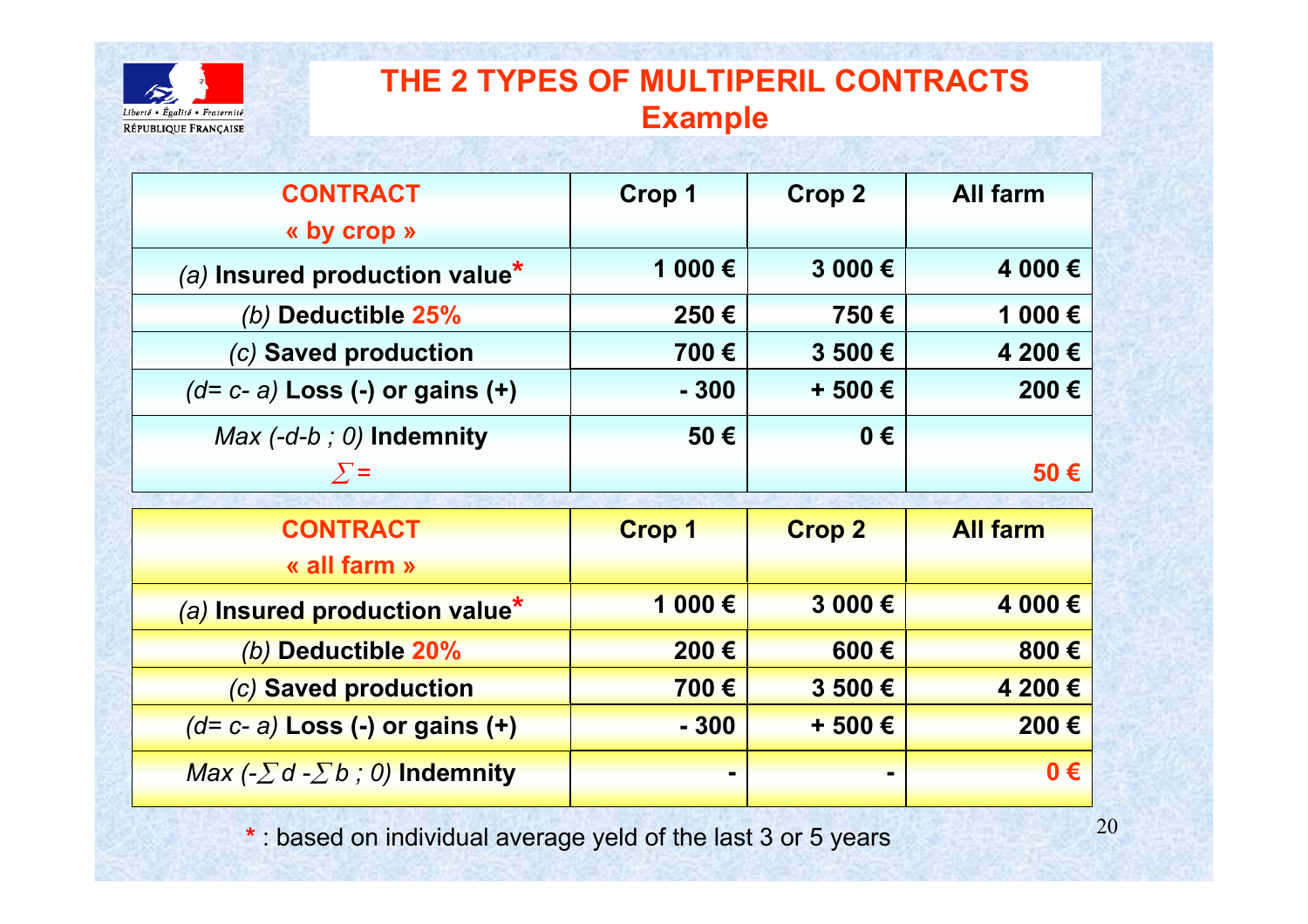

•

# **OUTLOOKS**

- **Public expenditure development**
	- … depends on premium subsidies rates
	- …depends on insurance diffusion :
		- Only on crops for sale
		- •Expansion on forage crops
- • **Insurance system coexistence with public indemnification system**
	- Public indemnification for non-insured damages during ascent phase of insurance development
	- Reduction of public indemnity rates
- •**Reinsurance problem (private or private + public)**
- •**Premiums subsidies modulation**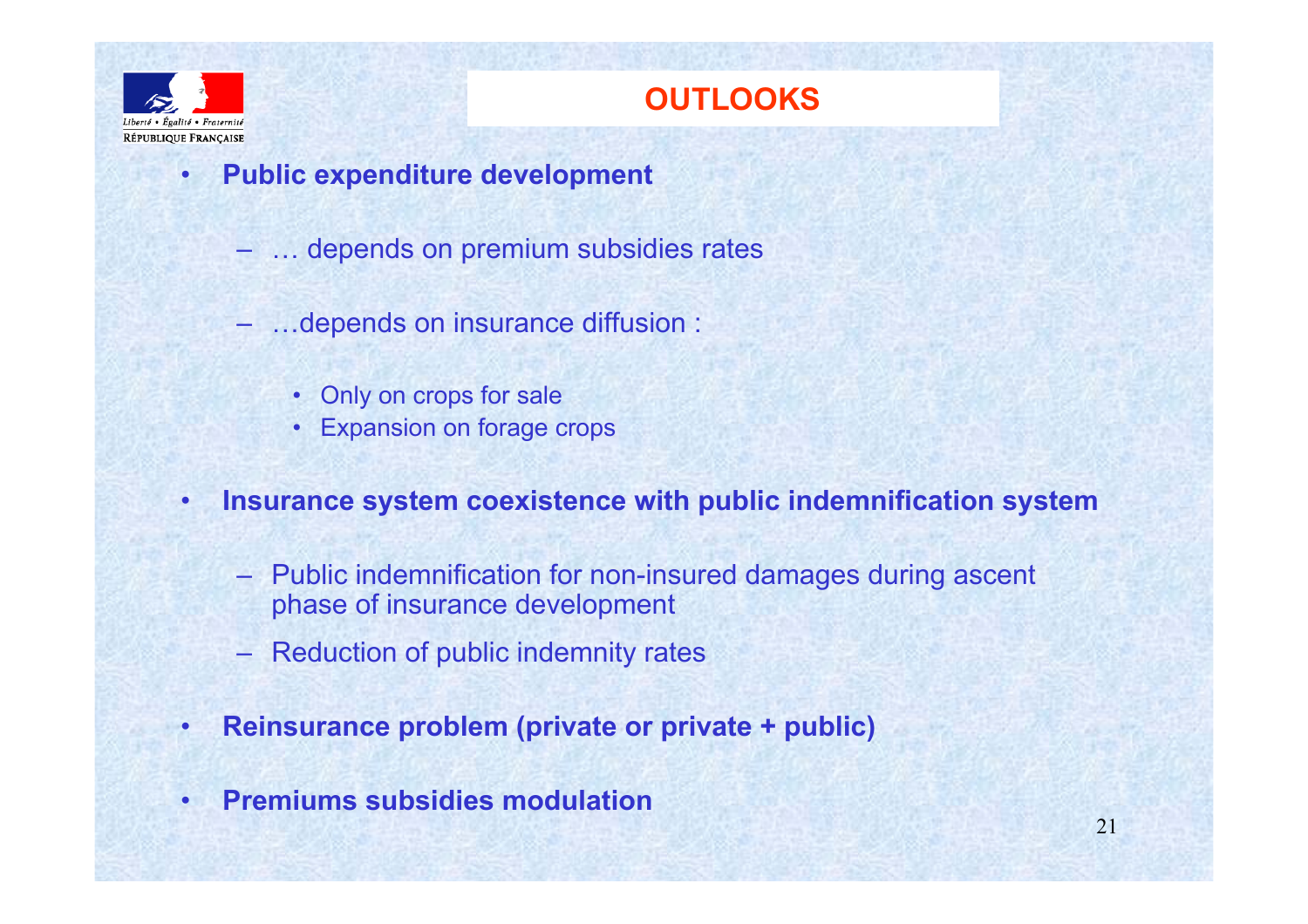

# **PREMIUMS SUBSIDIES COSTS FORECAST**

ing the last and the compact of a state of the compact of the compact of the compact of the compact of the compact of the compact of the compact of the compact of the compact of the compact of the compact of the compact of

| <b>CROPS FOR</b><br><b>SALE</b> | <b>Insured</b><br>value<br>=<br><b>National</b><br>production<br><b>value 2005</b> | <b>Average premium</b><br>rate<br><b>Premium / insured</b><br>value<br>(estimate) | <b>Premiums</b><br>amount | <b>Subsidies</b><br>rate $-35%$<br><b>Full</b><br>diffusion | <b>Subsidies</b><br>rate $-35%$<br>70 p.c.<br>diffusion |
|---------------------------------|------------------------------------------------------------------------------------|-----------------------------------------------------------------------------------|---------------------------|-------------------------------------------------------------|---------------------------------------------------------|
| <b>Fruits</b>                   | 2 2 9 0                                                                            | 8%                                                                                | 183                       | 64                                                          | 45                                                      |
| Vegetables,<br>flowers          | 5 6 2 5                                                                            | 3%                                                                                | 169                       | 59                                                          | 41                                                      |
| <b>Vine</b>                     | 7846                                                                               | 2%                                                                                | 157                       | 55                                                          | 38                                                      |
| <b>Major crops</b>              | 9 2 7 7                                                                            | 2%                                                                                | 186                       | 65                                                          | 45                                                      |
| <b>Total crops</b><br>for sale  | 25 038                                                                             |                                                                                   | 684                       | 243                                                         | 170                                                     |

| <b>FORAGES</b> | 5 800 | 2,24% | 130 | 46 | っっ |  |
|----------------|-------|-------|-----|----|----|--|
|----------------|-------|-------|-----|----|----|--|

12642645